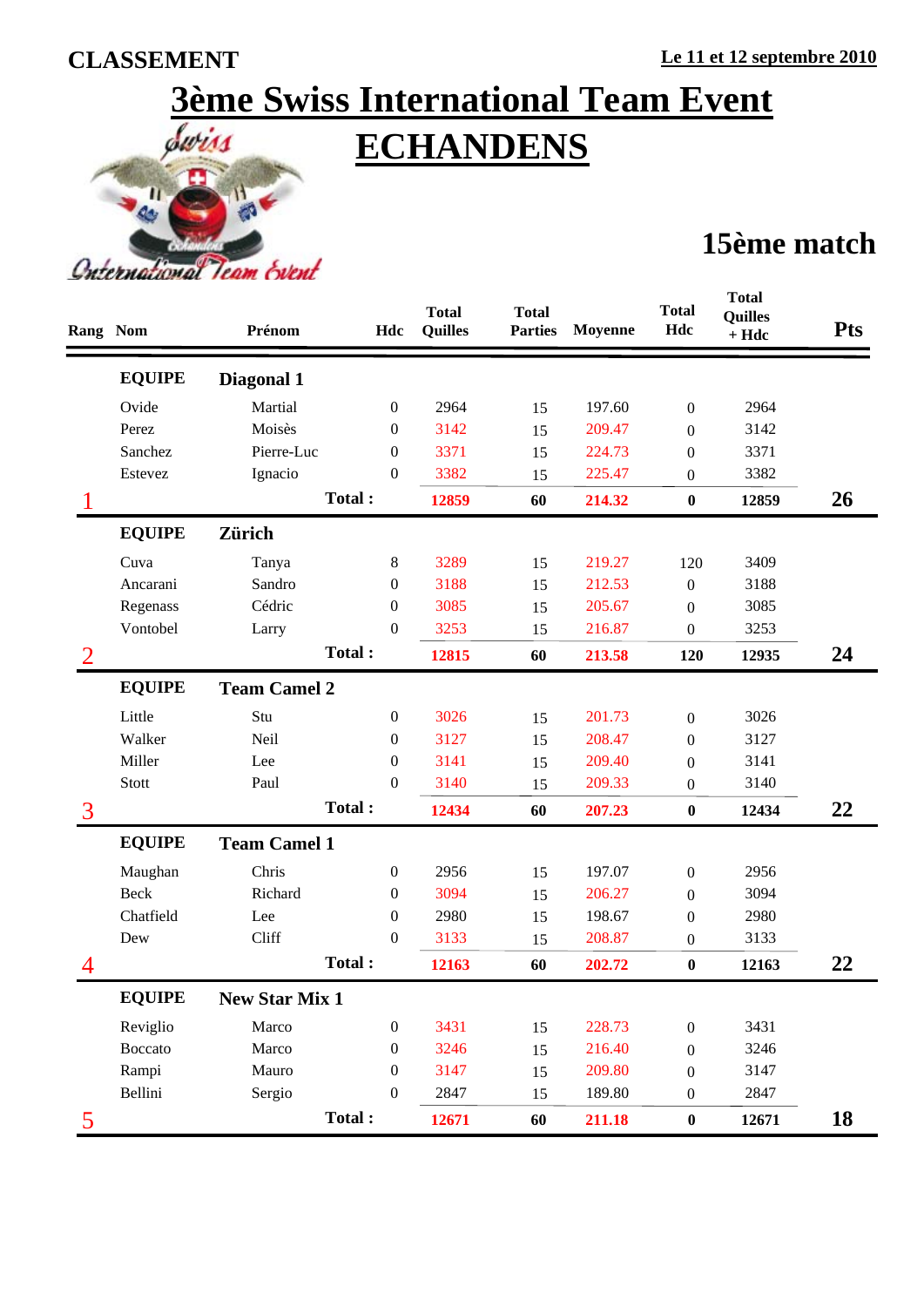| Rang Nom  |                | Prénom                    | Hdc              | <b>Total</b><br><b>Quilles</b> | <b>Total</b><br><b>Parties</b> | <b>Moyenne</b> | <b>Total</b><br>Hdc | <b>Total</b><br><b>Quilles</b><br>$+ Hdc$ | <b>Pts</b> |
|-----------|----------------|---------------------------|------------------|--------------------------------|--------------------------------|----------------|---------------------|-------------------------------------------|------------|
|           | <b>EQUIPE</b>  | <b>New Star Mix 2</b>     |                  |                                |                                |                |                     |                                           |            |
|           | Spadavecchia   | Andrea                    | $\boldsymbol{0}$ | 3183                           | 15                             | 212.20         | $\boldsymbol{0}$    | 3183                                      |            |
|           | Ferina         | Roberta                   | $8\,$            | 2813                           | 15                             | 187.53         | 120                 | 2933                                      |            |
|           | Oliaro         | Gigio                     | $\boldsymbol{0}$ | 3057                           | 15                             | 203.80         | $\boldsymbol{0}$    | 3057                                      |            |
|           | Spadavecchia.  | Renato                    | $\boldsymbol{0}$ | 3004                           | 15                             | 200.27         | $\boldsymbol{0}$    | 3004                                      |            |
| 6         |                | Total:                    |                  | 12057                          | 60                             | 200.95         | 120                 | 12177                                     | 18         |
|           | <b>EQUIPE</b>  | <b>Galeone Bologna</b>    |                  |                                |                                |                |                     |                                           |            |
|           | Celli          | Massimiliano              | $\boldsymbol{0}$ | 2776                           | 14                             | 198.29         | $\boldsymbol{0}$    | 2776                                      |            |
|           | Pinardi        | Igor                      | $\boldsymbol{0}$ | 2547                           | 13                             | 195.92         | $\overline{0}$      | 2547                                      |            |
|           | Celli.         | Maurizio                  | $\mathbf{0}$     | 3269                           | 15                             | 217.93         | $\boldsymbol{0}$    | 3269                                      |            |
|           | Masetti        | Loris                     | $\boldsymbol{0}$ | 2312                           | 12                             | 192.67         | $\mathbf{0}$        | 2312                                      |            |
|           | Cadignani      | Ivan                      | $\boldsymbol{0}$ | 1190                           | 6                              | 198.33         | $\boldsymbol{0}$    | 1190                                      |            |
| 7         |                | Total:                    |                  | 12094                          | 60                             | 201.57         | $\pmb{0}$           | 12094                                     | 18         |
|           | <b>EQUIPE</b>  | <b>Pirates</b>            |                  |                                |                                |                |                     |                                           |            |
|           | Huber          | Philippe                  | $\boldsymbol{0}$ | 3209                           | 15                             | 213.93         | $\boldsymbol{0}$    | 3209                                      |            |
|           | Cornuz         | Valérie                   | 8                | 2793                           | 15                             | 186.20         | 120                 | 2913                                      |            |
|           | Zini           | Ivan                      | $\boldsymbol{0}$ | 1022                           | 6                              | 170.33         | $\boldsymbol{0}$    | 1022                                      |            |
|           | Bonzon         | Cédric                    | $\boldsymbol{0}$ | 3091                           | 15                             | 206.07         | $\overline{0}$      | 3091                                      |            |
|           | Godel          | Jean-Marc                 | $\boldsymbol{0}$ | 1714                           | 9                              | 190.44         | $\boldsymbol{0}$    | 1714                                      |            |
| 8         |                | Total:                    |                  | 11829                          | 60                             | 197.15         | 120                 | 11949                                     | 18         |
|           | <b>EQUIPE</b>  | <b>Eagles Wittelshein</b> |                  |                                |                                |                |                     |                                           |            |
|           | <b>Brulet</b>  | Frederic                  | $\boldsymbol{0}$ | 3143                           | 15                             | 209.53         | $\boldsymbol{0}$    | 3143                                      |            |
|           | Dedenon        | Thierry                   | $\boldsymbol{0}$ | 2846                           | 15                             | 189.73         | $\boldsymbol{0}$    | 2846                                      |            |
|           | <b>Bergès</b>  | Mathieu                   | $\boldsymbol{0}$ | 3203                           | 15                             | 213.53         | $\boldsymbol{0}$    | 3203                                      |            |
|           | Vial           | Paulo                     | $\boldsymbol{0}$ | 3203                           | 15                             | 213.53         | $\boldsymbol{0}$    | 3203                                      |            |
| 9         |                | Total:                    |                  | 12395                          | 60                             | 206.58         | $\boldsymbol{0}$    | 12395                                     | 16         |
|           | <b>EQUIPE</b>  | <b>Blacky's Pro Shop</b>  |                  |                                |                                |                |                     |                                           |            |
|           | Woods.         | Dave                      | $\boldsymbol{0}$ | 2877                           | 15                             | 191.80         | $\boldsymbol{0}$    | 2877                                      |            |
|           | Woods          | Andy                      | 0                | 2860                           | 15                             | 190.67         | $\mathbf{0}$        | 2860                                      |            |
|           | Evans          | Paul                      | $\boldsymbol{0}$ | 2941                           | 15                             | 196.07         | $\overline{0}$      | 2941                                      |            |
|           | Stride         | Dan                       | $\boldsymbol{0}$ | 3142                           | 15                             | 209.47         | $\boldsymbol{0}$    | 3142                                      |            |
| <b>10</b> |                | Total:                    |                  | 11820                          | 60                             | 197.00         | $\pmb{0}$           | 11820                                     | 16         |
|           | <b>EQUIPE</b>  | <b>Team United</b>        |                  |                                |                                |                |                     |                                           |            |
|           | <b>Bados</b>   | Vivien                    | $\boldsymbol{0}$ | 2869                           | 15                             | 191.27         | $\boldsymbol{0}$    | 2869                                      |            |
|           | Janzen         | Fred                      | $\boldsymbol{0}$ | 3052                           | 15                             | 203.47         | $\boldsymbol{0}$    | 3052                                      |            |
|           | Ecoffey        | Xavier                    | $\boldsymbol{0}$ | 1872                           | 10                             | 187.20         | $\boldsymbol{0}$    | 1872                                      |            |
|           | <b>Boiteux</b> | Charline                  | $\,8\,$          | 2990                           | 15                             | 199.33         | 120                 | 3110                                      |            |
|           | Guillaume      | Nicolas                   | $\boldsymbol{0}$ | 882                            | 5                              | 176.40         | $\boldsymbol{0}$    | 882                                       |            |
| 11        |                | Total:                    |                  | 11665                          | 60                             | 194.42         | 120                 | 11785                                     | 14         |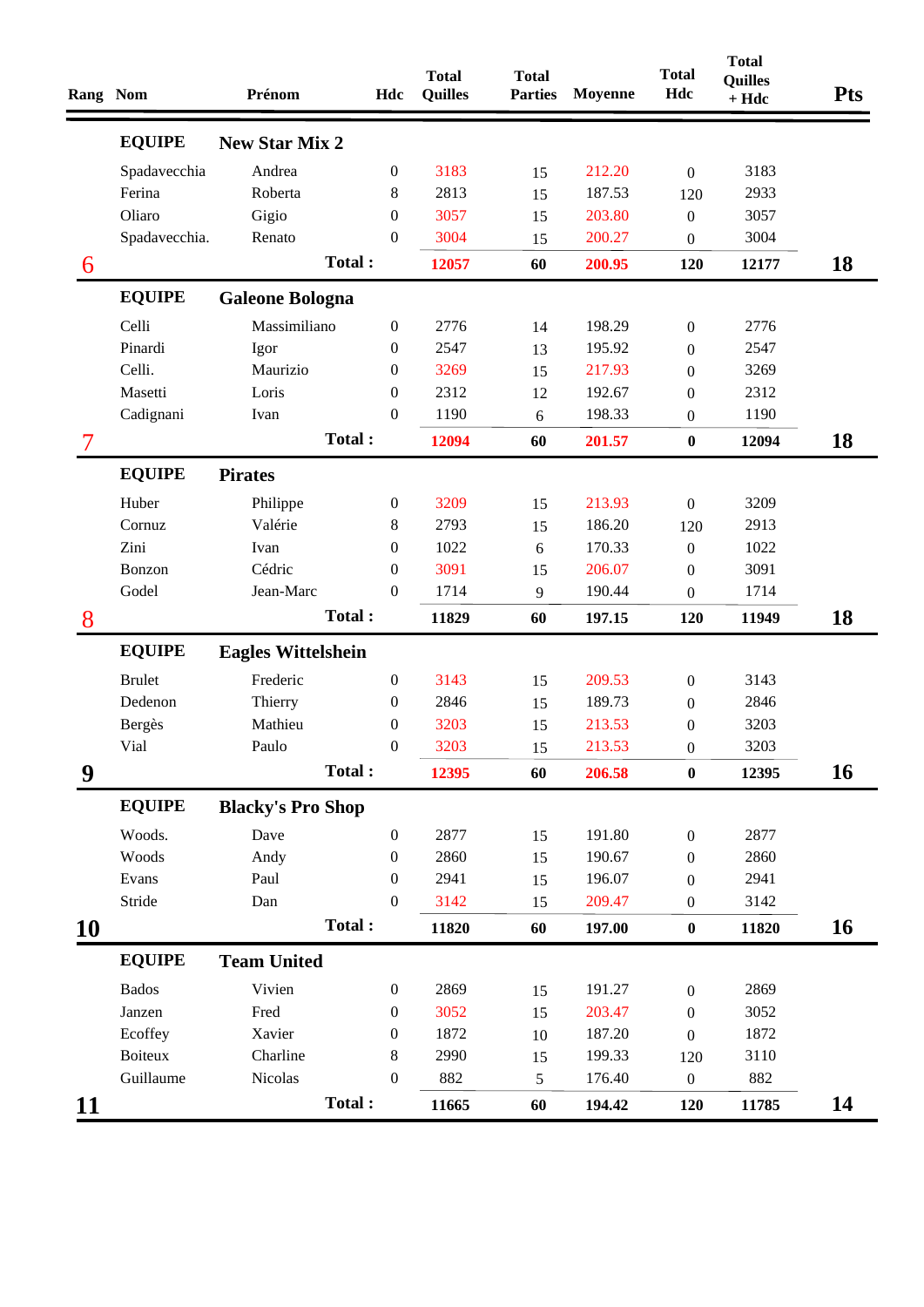| Rang Nom  |               | Prénom                   | Hdc              | <b>Total</b><br><b>Quilles</b> | <b>Total</b><br><b>Parties</b> | <b>Moyenne</b> | <b>Total</b><br>Hdc | <b>Total</b><br><b>Quilles</b><br>$+ Hdc$ | <b>Pts</b>              |
|-----------|---------------|--------------------------|------------------|--------------------------------|--------------------------------|----------------|---------------------|-------------------------------------------|-------------------------|
|           | <b>EQUIPE</b> | <b>Lausanne-Sports</b>   |                  |                                |                                |                |                     |                                           |                         |
|           | Martignano.   | Cosimo                   | $\boldsymbol{0}$ | 2784                           | 14                             | 198.86         | $\overline{0}$      | 2784                                      |                         |
|           | Martignano    | Luigi                    | $\boldsymbol{0}$ | 1662                           | 10                             | 166.20         | $\boldsymbol{0}$    | 1662                                      |                         |
|           | Romailler     | Grégoire                 | 0                | 1533                           | 8                              | 191.63         | $\boldsymbol{0}$    | 1533                                      |                         |
|           | Cherbuin      | Michel                   | $\boldsymbol{0}$ | 2457                           | 13                             | 189.00         | $\boldsymbol{0}$    | 2457                                      |                         |
|           | Da Silva      | Carlos                   | $\Omega$         | 2957                           | 15                             | 197.13         | $\boldsymbol{0}$    | 2957                                      |                         |
| <b>12</b> |               |                          | Total:           | 11393                          | 60                             | 189.88         | $\bf{0}$            | 11393                                     | 12                      |
|           | <b>EQUIPE</b> | <b>Diagonal Femenino</b> |                  |                                |                                |                |                     |                                           |                         |
|           | Torrents      | Sandra                   | 8                | 2763                           | 15                             | 184.20         | 120                 | 2883                                      |                         |
|           | Sanz          | Cristina                 | $\,8\,$          | 2695                           | 15                             | 179.67         | 120                 | 2815                                      |                         |
|           | Perales       | Pilar                    | 8                | 2540                           | 15                             | 169.33         | 120                 | 2660                                      |                         |
|           | Romero        | Roser                    | $8\,$            | 2553                           | 15                             | 170.20         | 120                 | 2673                                      |                         |
| 13        |               |                          | Total:           | 10551                          | 60                             | 175.85         | 480                 | 11031                                     | 8                       |
|           | <b>EQUIPE</b> | <b>Nice</b>              |                  |                                |                                |                |                     |                                           |                         |
|           | Champreux     | Laetitia                 | 8                | 2434                           | 15                             | 162.27         | 120                 | 2554                                      |                         |
|           | Bourdon       | Patrick                  | $\boldsymbol{0}$ | 2791                           | 15                             | 186.07         | $\boldsymbol{0}$    | 2791                                      |                         |
|           | Cardinaux     | Cédric                   | $\boldsymbol{0}$ | 2803                           | 15                             | 186.87         | $\mathbf{0}$        | 2803                                      |                         |
|           | Berchoff      | Philippe                 | $\boldsymbol{0}$ | 2670                           | 15                             | 178.00         | $\overline{0}$      | 2670                                      |                         |
| 14        |               |                          | Total:           | 10698                          | 60                             | 178.30         | 120                 | 10818                                     | 4                       |
|           | <b>EQUIPE</b> | Diagonal 2               |                  |                                |                                |                |                     |                                           |                         |
|           | Gallego       | Ricardo                  | $\boldsymbol{0}$ | 2335                           | 15                             | 155.67         | $\boldsymbol{0}$    | 2335                                      |                         |
|           | Hernandez     | Francisco                | $\boldsymbol{0}$ | 2529                           | 15                             | 168.60         | $\boldsymbol{0}$    | 2529                                      |                         |
|           | Boira         | Benito                   | $\boldsymbol{0}$ | 2619                           | 15                             | 174.60         | $\boldsymbol{0}$    | 2619                                      |                         |
|           | Mas           | Javier                   | $\boldsymbol{0}$ | 2644                           | 15                             | 176.27         | $\overline{0}$      | 2644                                      |                         |
| 15        |               |                          | Total:           | 10127                          | 60                             | 168.78         | $\bf{0}$            | 10127                                     | $\overline{\mathbf{4}}$ |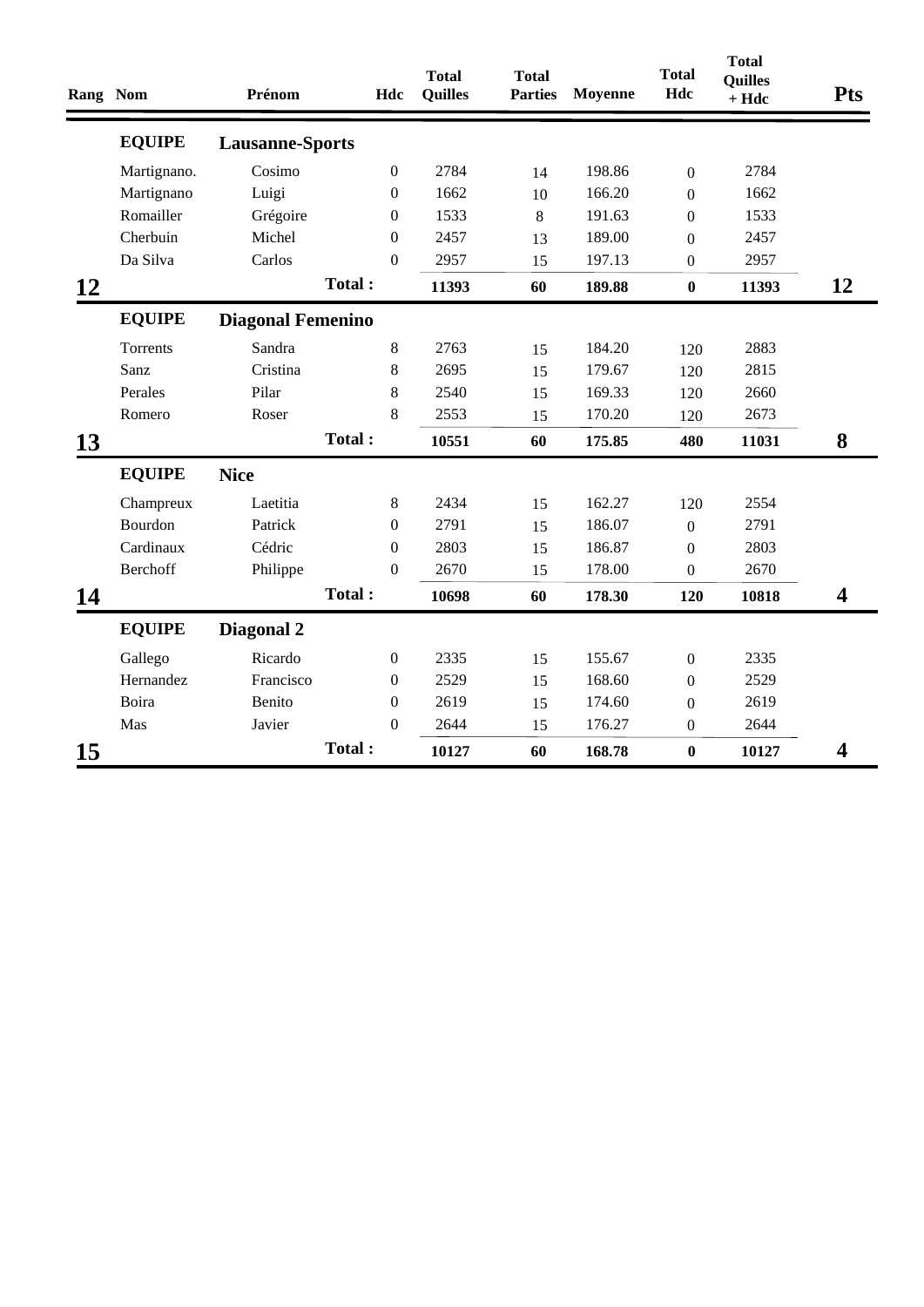#### **CLASSEMENT**



# **3ème Swiss International Team Event ECHANDENS**

### **15ème match**

| Rang           | Nom d'équipe              | Total quilles + Hdc | <b>Total points</b> |  |
|----------------|---------------------------|---------------------|---------------------|--|
| 1              | Diagonal 1                | 12859               | 26                  |  |
| $\overline{2}$ | Zürich                    | 12935               | 24                  |  |
| 3              | <b>Team Camel 2</b>       | 12434               | 22                  |  |
| 4              | <b>Team Camel 1</b>       | 12163               | 22                  |  |
| 5              | New Star Mix 1            | 12671               | 18                  |  |
| 6              | New Star Mix 2            | 12177               | 18                  |  |
| 7              | Galeone Bologna           | 12094               | 18                  |  |
| 8              | <b>Pirates</b>            | 11949               | 18                  |  |
| 9              | <b>Eagles Wittelshein</b> | 12395               | 16                  |  |
| 10             | <b>Blacky's Pro Shop</b>  | 11820               | 16                  |  |
| 11             | <b>Team United</b>        | 11785               | 14                  |  |
| 12             | Lausanne-Sports           | 11393               | 12                  |  |
| 13             | <b>Diagonal Femenino</b>  | 11031               | 8                   |  |
| 14             | <b>Nice</b>               | 10818               | 4                   |  |
| 15             | Diagonal 2                | 10127               | 4                   |  |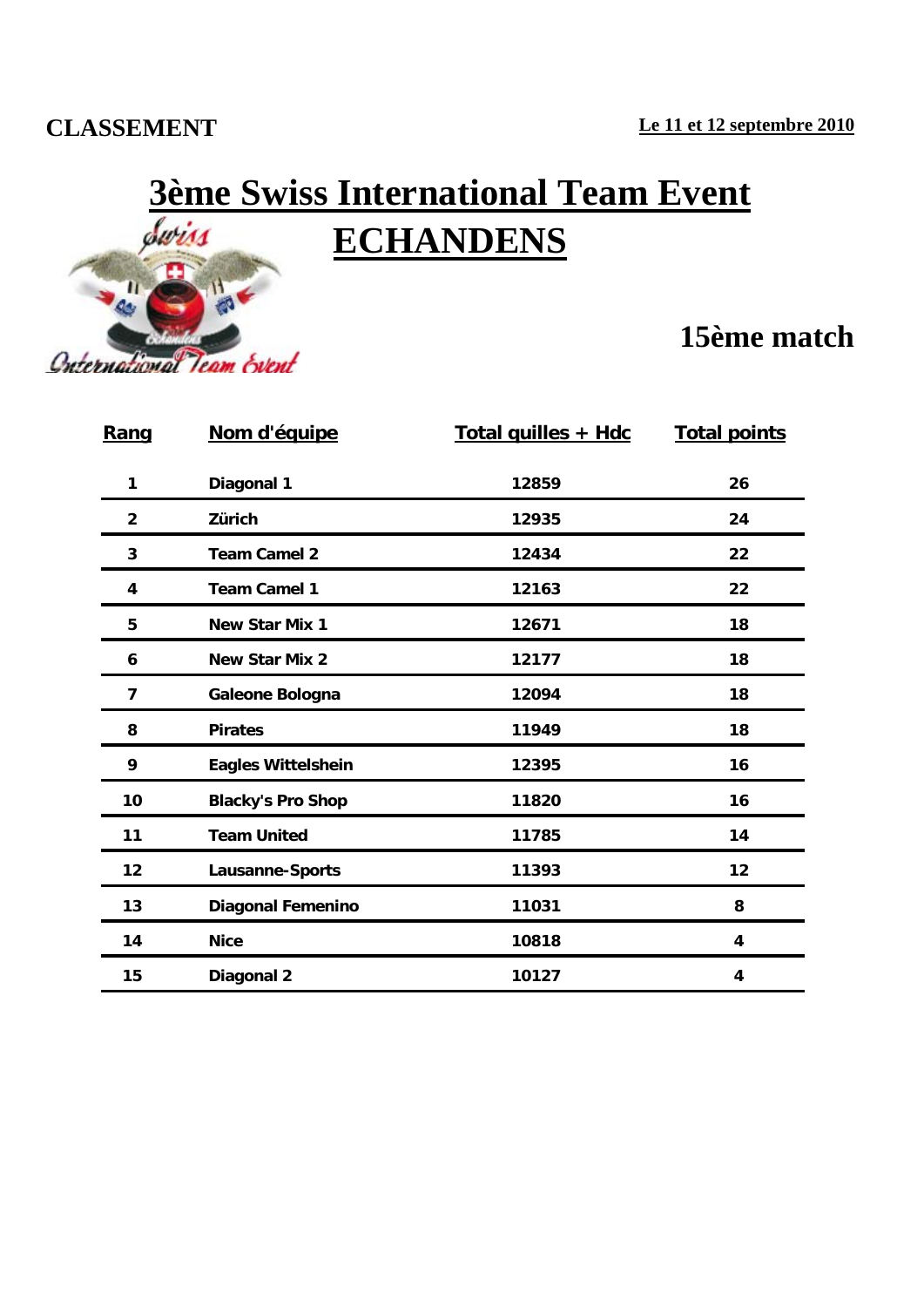# **3ème Swiss International Team Event**



|                |            | du 11 au 12 Septembre 2010 |                      |                      |                |
|----------------|------------|----------------------------|----------------------|----------------------|----------------|
| <b>Nom</b>     | Prénom     | <b>Section</b>             | <b>Total Quilles</b> | <b>Total Parties</b> | <b>Moyenne</b> |
| Sanchez        | Pierre-Luc | Cat                        | 3371                 | 15                   | 224.73         |
| Estevez        | Ignacio    | Cat                        | 3382                 | 15                   | 225.47         |
| Torrents       | Sandra     | Cat                        | 2763                 | 15                   | 184.20         |
| Sanz           | Cristina   | Cat                        | 2695                 | 15                   | 179.67         |
| Perales        | Pilar      | Cat                        | 2540                 | 15                   | 169.33         |
| Romero         | Roser      | Cat                        | 2553                 | 15                   | 170.20         |
| Perez          | Moisès     | Cat                        | 3142                 | 15                   | 209.47         |
| Gallego        | Ricardo    | Cat                        | 2335                 | 15                   | 155.67         |
| Hernandez      | Francisco  | Cat                        | 2529                 | 15                   | 168.60         |
| Boira          | Benito     | Cat                        | 2619                 | 15                   | 174.60         |
| Ovide          | Martial    | Cat                        | 2964                 | 15                   | 197.60         |
| Guillaume      | Nicolas    | $\boldsymbol{\mathrm{F}}$  | 882                  | 5                    | 176.40         |
| Berchoff       | Philippe   | ${\bf F}$                  | 2670                 | 15                   | 178.00         |
| Vial           | Paulo      | $\boldsymbol{\mathrm{F}}$  | 3203                 | 15                   | 213.53         |
| Bourdon        | Patrick    | ${\bf F}$                  | 2791                 | 15                   | 186.07         |
| <b>Brulet</b>  | Frederic   | $\boldsymbol{\mathrm{F}}$  | 3143                 | 15                   | 209.53         |
| <b>Boiteux</b> | Charline   | ${\bf F}$                  | 2990                 | 15                   | 199.33         |
| <b>Bados</b>   | Vivien     | ${\bf F}$                  | 2869                 | 15                   | 191.27         |
| Janzen         | Fred       | ${\bf F}$                  | 3052                 | 15                   | 203.47         |
| Miller         | Lee        | $\rm GB$                   | 3141                 | 15                   | 209.40         |
| Stott          | Paul       | $\operatorname{GB}$        | 3140                 | 15                   | 209.33         |
| Maughan        | Chris      | GB                         | 2956                 | 15                   | 197.07         |
| Chatfield      | Lee        | $\operatorname{GB}$        | 2980                 | 15                   | 198.67         |
| Evans          | Paul       | $\operatorname{GB}$        | 2941                 | 15                   | 196.07         |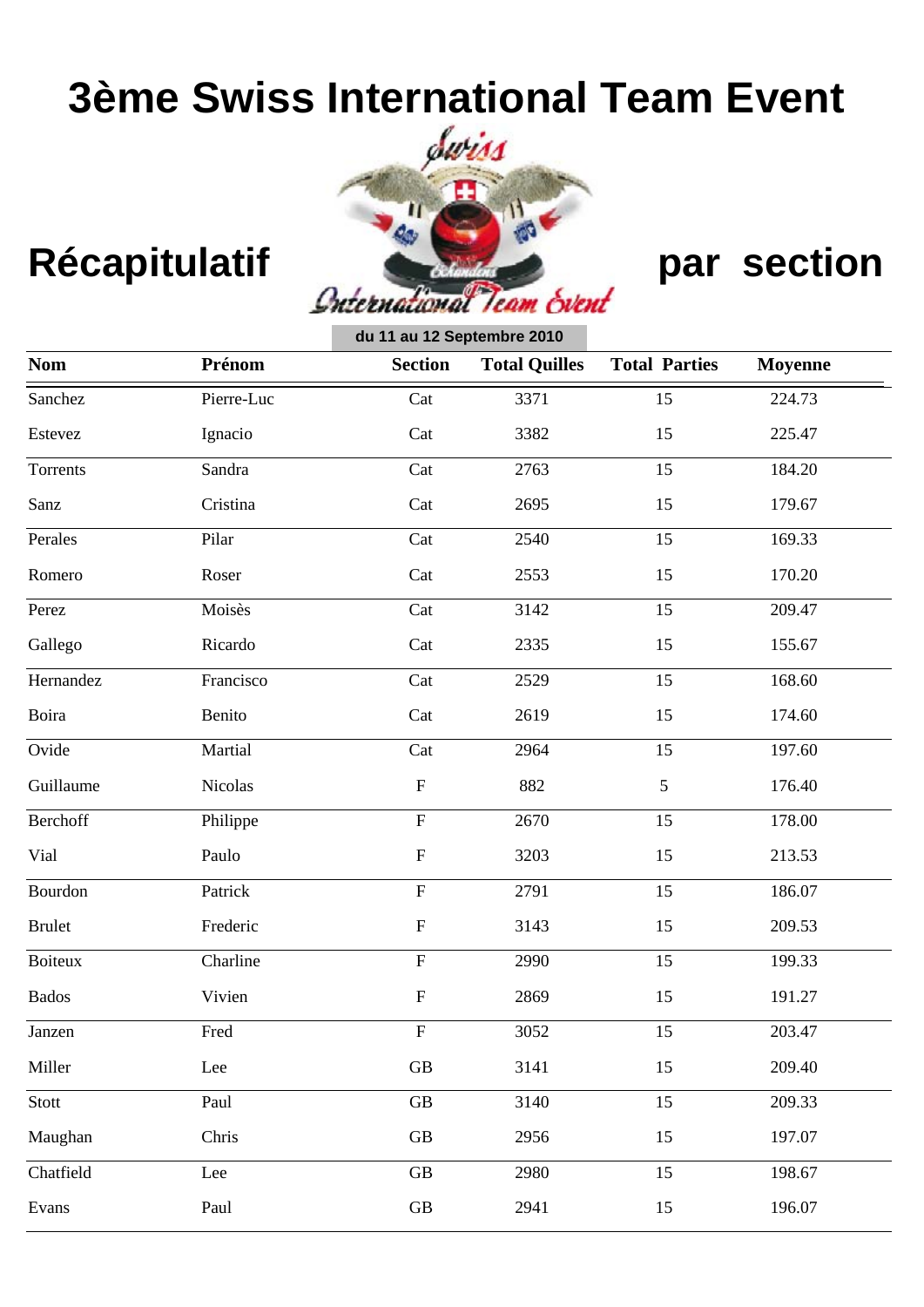| <b>Nom</b>    | Prénom       | <b>Section</b>         | <b>Total Quilles</b> | <b>Total Parties</b> | <b>Moyenne</b> |
|---------------|--------------|------------------------|----------------------|----------------------|----------------|
| Dew           | Cliff        | GB                     | 3133                 | 15                   | 208.87         |
| Beck          | Richard      | GB                     | 3094                 | 15                   | 206.27         |
| Woods         | Andy         | GB                     | 2860                 | 15                   | 190.67         |
| Stride        | Dan          | <b>GB</b>              | 3142                 | 15                   | 209.47         |
| Walker        | Neil         | GB                     | 3127                 | 15                   | 208.47         |
| Little        | Stu          | GB                     | 3026                 | 15                   | 201.73         |
| Woods.        | Dave         | GB                     | 2877                 | 15                   | 191.80         |
| Champreux     | Laetitia     | <b>GE</b>              | 2434                 | 15                   | 162.27         |
| Masetti       | Loris        | $\bf I$                | 2312                 | 12                   | 192.67         |
| Boccato       | Marco        | $\bf I$                | 3246                 | 15                   | 216.40         |
| Rampi         | Mauro        | $\bf{I}$               | 3147                 | 15                   | 209.80         |
| Bellini       | Sergio       | $\bf{I}$               | 2847                 | 15                   | 189.80         |
| Spadavecchia  | Andrea       | $\bf I$                | 3183                 | 15                   | 212.20         |
| Ferina        | Roberta      | $\bf I$                | 2813                 | 15                   | 187.53         |
| Oliaro        | Gigio        | $\bf I$                | 3057                 | 15                   | 203.80         |
| Spadavecchia. | Renato       | I                      | 3004                 | 15                   | 200.27         |
| Celli         | Massimiliano | $\mathbf I$            | 2776                 | 14                   | 198.29         |
| Celli.        | Maurizio     | $\bf I$                | 3269                 | 15                   | 217.93         |
| Reviglio      | Marco        | $\bf I$                | 3431                 | 15                   | 228.73         |
| Cadignani     | Ivan         | $\bf I$                | 1190                 | 6                    | 198.33         |
| Pinardi       | Igor         | $\bf I$                | 2547                 | 13                   | 195.92         |
| Regenass      | Cédric       | <b>VD</b>              | 3085                 | 15                   | 205.67         |
| Vontobel      | Larry        | $\rm{VD}$              | 3253                 | 15                   | 216.87         |
| Bonzon        | Cédric       | $\mathbf{V}\mathbf{D}$ | 3091                 | 15                   | 206.07         |
| Martignano.   | Cosimo       | $\mathbf{V}\mathbf{D}$ | 2784                 | 14                   | 198.86         |
| Cardinaux     | Cédric       | $\rm{VD}$              | 2803                 | 15                   | 186.87         |
| Da Silva      | Carlos       | <b>VD</b>              | 2957                 | 15                   | 197.13         |
| Cherbuin      | Michel       | <b>VD</b>              | 2457                 | 13                   | 189.00         |
| Cornuz        | Valérie      | $\rm{VD}$              | 2793                 | 15                   | 186.20         |
| Martignano    | Luigi        | $\rm{VD}$              | 1662                 | 10                   | 166.20         |
| Huber         | Philippe     | <b>VD</b>              | 3209                 | 15                   | 213.93         |
| Ecoffey       | Xavier       | $\mathbf{V}\mathbf{D}$ | 1872                 | 10                   | 187.20         |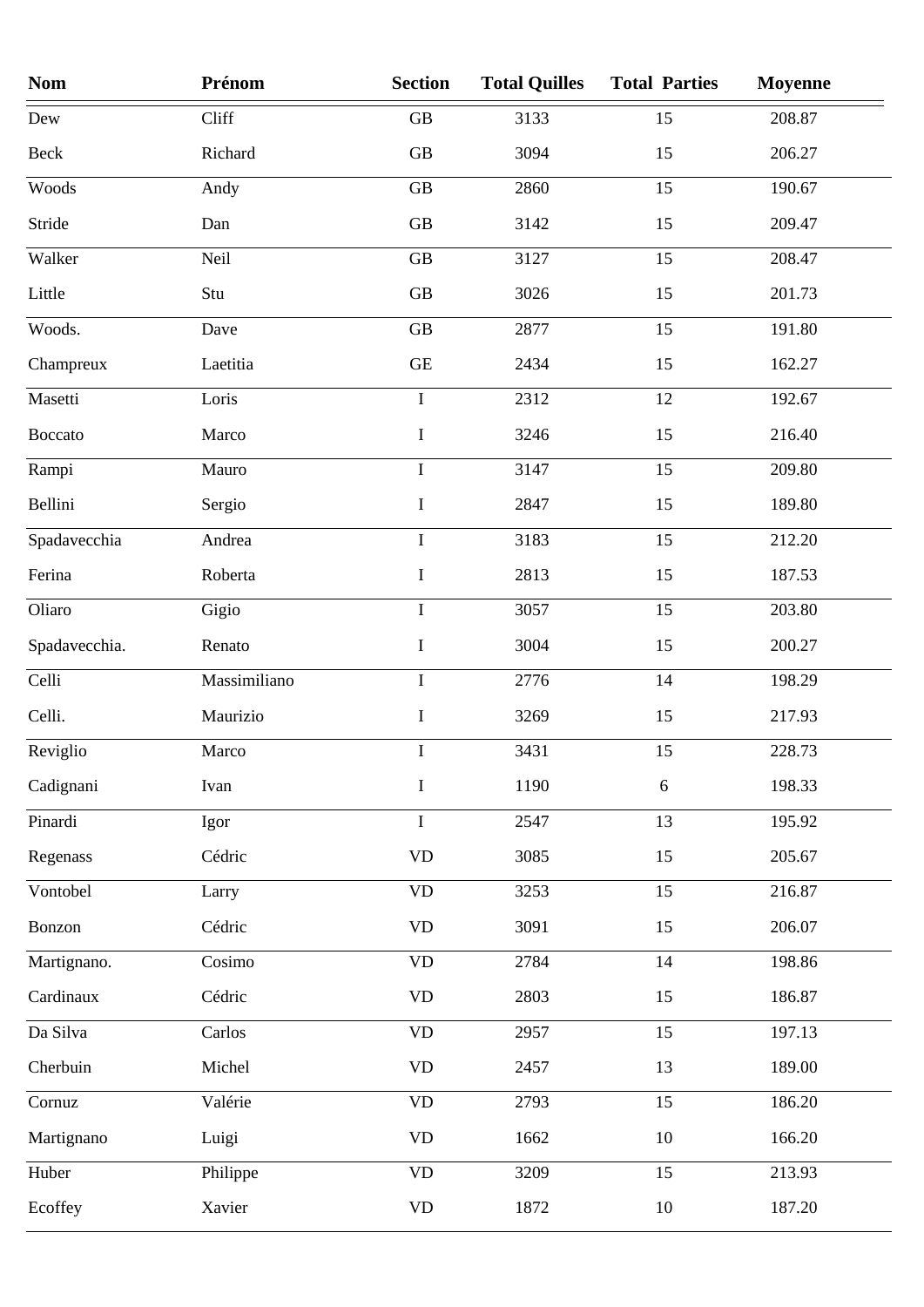| <b>Nom</b> | Prénom    | <b>Section</b> | <b>Total Quilles</b> | <b>Total Parties</b> | <b>Moyenne</b> |
|------------|-----------|----------------|----------------------|----------------------|----------------|
| Bergès     | Mathieu   | VD             | 3203                 | 15                   | 213.53         |
| Dedenon    | Thierry   | VD             | 2846                 | 15                   | 189.73         |
| Godel      | Jean-Marc | VD             | 1714                 | 9                    | 190.44         |
| Mas        | Javier    | VD             | 2644                 | 15                   | 176.27         |
| Zini       | Ivan      | VD             | 1022                 | 6                    | 170.33         |
| Romailler  | Grégoire  | VD             | 1533                 | 8                    | 191.63         |
| Ancarani   | Sandro    | <b>ZH</b>      | 3188                 | 15                   | 212.53         |
| Cuva       | Tanya     | ΖH             | 3289                 | 15                   | 219.27         |